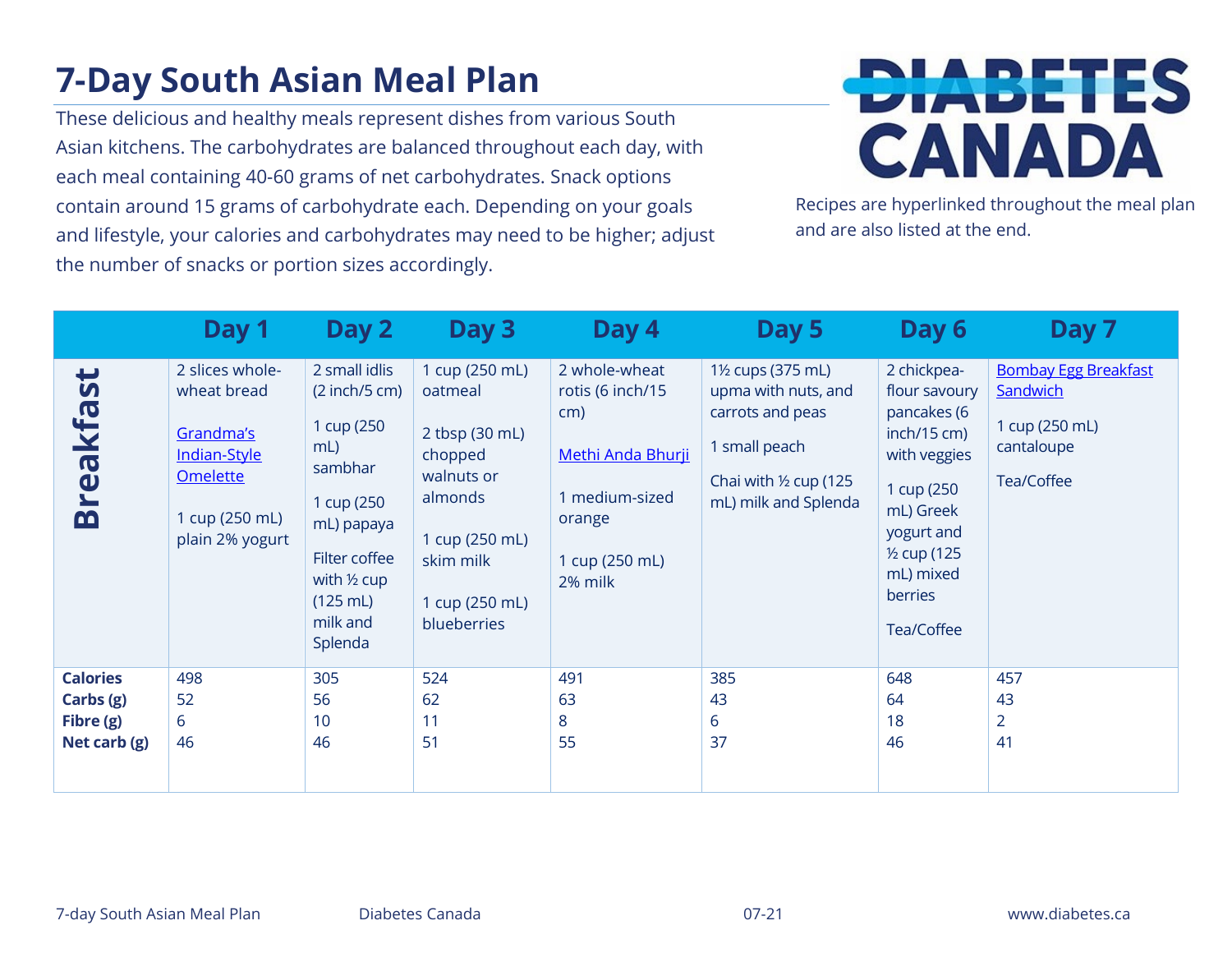| Lunch                                          | 1 cup (250 mL)<br>khichdi<br><b>Tossed salad</b><br>with lettuce,<br>cucumbers,<br>tomatoes and<br>radishes<br>1/2 cup (125 mL)<br>plain 2% yogurt<br>1 cup (250 mL)<br>blueberries | 1 cup (250<br>mL) Home-<br><b>Style</b><br>Chicken<br>Curry<br>1/ <sub>2</sub> cup (125<br>ml) okra<br>sabji<br>2 whole<br>wheat rotis<br>(6 inch/15<br>cm)<br>1 cup (250<br>mL) 2% raita | 2 whole-wheat<br>rotis (6 inch/15<br>cm)<br>1 cup (250 mL)<br>Zucchini Curry<br>1/2 cup (125 mL)<br>plain 2% yogurt<br>1 clementine | 1 cup (250 mL)<br>brown basmati<br>rice<br>1 cup (250 mL)<br>saag with tofu<br>Tomato,<br>cucumber and<br>radish salad | 1 Egg Kati Roll<br>2 cups (500 mL)<br>tomato, cucumber and<br>lettuce salad<br>1 small guava | 2 whole-<br>wheat<br>chapatis (6<br>inch/15 cm)<br>1 cup (250<br>mL) gobi<br>sabzi<br>(cauliflower<br>and<br>vegetables,<br>no potato)<br>1 cup (250<br>mL) dhal<br>1 cup (250<br>mL) green<br>salad | 1½ cups (375 mL)<br>vegetable pulao<br>1 cup (250 mL) palak<br>with tofu<br>1 cup (250 mL) chaas |
|------------------------------------------------|-------------------------------------------------------------------------------------------------------------------------------------------------------------------------------------|-------------------------------------------------------------------------------------------------------------------------------------------------------------------------------------------|-------------------------------------------------------------------------------------------------------------------------------------|------------------------------------------------------------------------------------------------------------------------|----------------------------------------------------------------------------------------------|------------------------------------------------------------------------------------------------------------------------------------------------------------------------------------------------------|--------------------------------------------------------------------------------------------------|
| <b>Calories</b>                                | 326                                                                                                                                                                                 | 561                                                                                                                                                                                       | 451                                                                                                                                 | 355                                                                                                                    | 555                                                                                          | 340                                                                                                                                                                                                  | 545                                                                                              |
| Carbs (g)                                      | 61                                                                                                                                                                                  | 55                                                                                                                                                                                        | 64                                                                                                                                  | 56                                                                                                                     | 61                                                                                           | 56                                                                                                                                                                                                   | 65                                                                                               |
| Fibre (g)                                      | $\overline{7}$                                                                                                                                                                      | 5                                                                                                                                                                                         | 8                                                                                                                                   | 8                                                                                                                      | 8                                                                                            | 12                                                                                                                                                                                                   | 13                                                                                               |
| Net carb (g)                                   | 54                                                                                                                                                                                  | 50                                                                                                                                                                                        | 56                                                                                                                                  | 48                                                                                                                     | 53                                                                                           | 44                                                                                                                                                                                                   | 52                                                                                               |
|                                                |                                                                                                                                                                                     |                                                                                                                                                                                           |                                                                                                                                     |                                                                                                                        |                                                                                              |                                                                                                                                                                                                      |                                                                                                  |
| 7-day South Asian Meal Plan<br>Diabetes Canada |                                                                                                                                                                                     |                                                                                                                                                                                           |                                                                                                                                     | $07 - 21$                                                                                                              |                                                                                              | www.diabetes.ca                                                                                                                                                                                      |                                                                                                  |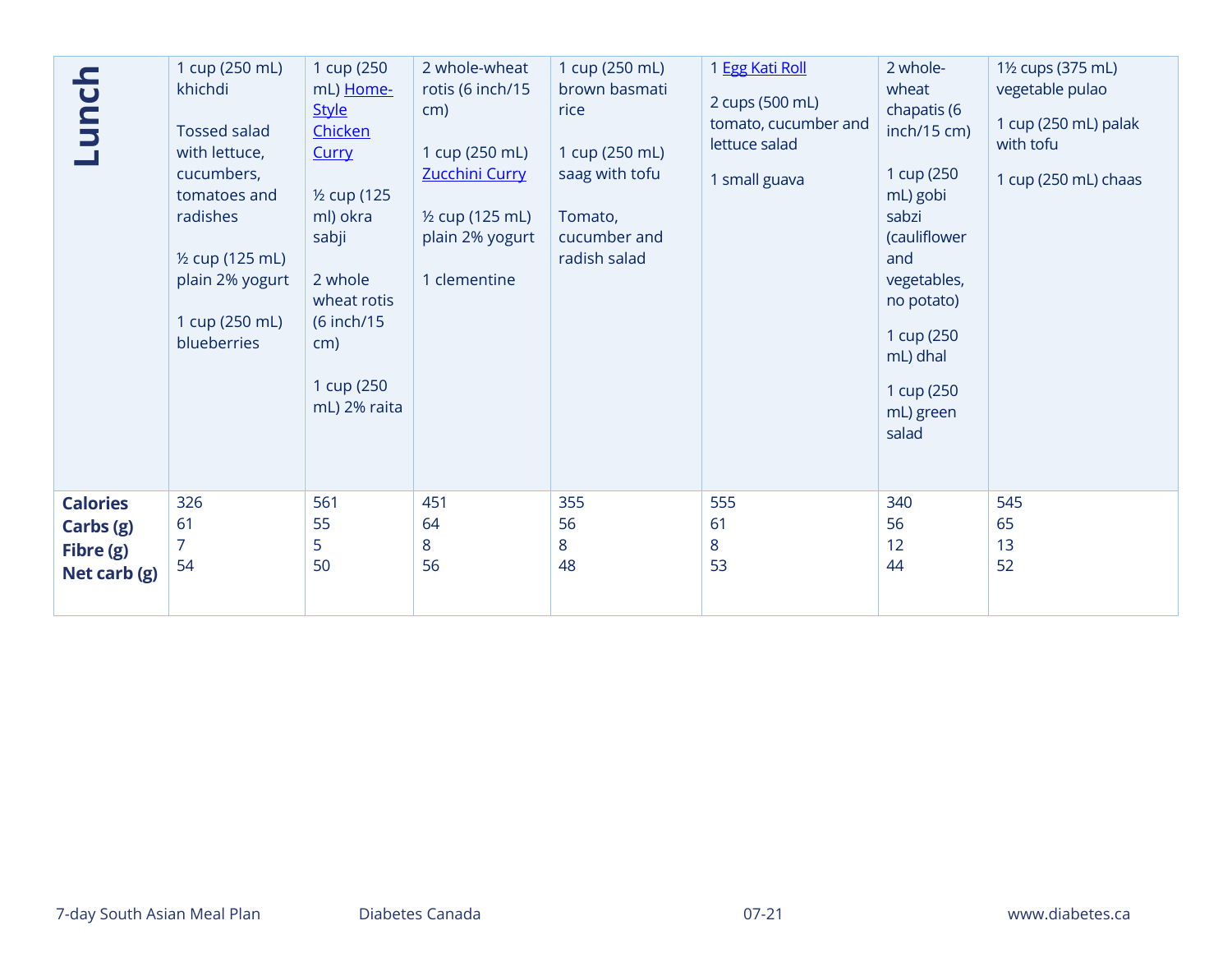| $\mathbf 0$<br>$\mathbf{a}$<br>$\blacksquare$ | 2 whole-wheat<br>rotis (6 inch/15<br>cm)<br>1 cup Chana<br><b>Masala</b><br>1 cup (250 mL)<br>eggplant curry | 1 cup (250<br>mL) Chicken<br>Biryani<br>$\frac{1}{2}$ cup (125<br>mL) raita<br>Salad with<br>lettuce, red<br>onion,<br>tomato, and<br>cucumbers | 1 cup (250 mL)<br>brown basmati<br>rice<br>1/2 cup (125 mL)<br>dhal<br><b>Masala Egg</b><br><b>Kachumber</b><br>Salad | 2 whole-wheat<br>rotis (6 inch/15<br>cm)<br>1 cup Indian<br><b>Spiced Potatoes</b><br>and Cauliflower<br>1/ <sub>2</sub> cup (125 mL)<br>plain 2% yogurt | 1/2 cup (250 mL)<br>parboiled rice<br>1 cup (250 mL) rajma<br>1 cup (250 mL) cooked<br>eggplant<br>Half mango | 1 <sup>1</sup> / <sub>2</sub> cups (375<br>mL) khichdi<br>with lentils<br>and<br>vegetables<br>1 cup (250<br>mL) tomato<br>rasam<br>1 cup (250<br>mL) spinach<br>raita | 2 whole-wheat rotis (6<br>inch/15 cm)<br><b>Kerala Coconut Egg</b><br><b>Curry</b><br>Green salad with berries |
|-----------------------------------------------|--------------------------------------------------------------------------------------------------------------|-------------------------------------------------------------------------------------------------------------------------------------------------|-----------------------------------------------------------------------------------------------------------------------|----------------------------------------------------------------------------------------------------------------------------------------------------------|---------------------------------------------------------------------------------------------------------------|------------------------------------------------------------------------------------------------------------------------------------------------------------------------|----------------------------------------------------------------------------------------------------------------|
| <b>Calories</b>                               | 383                                                                                                          | 440                                                                                                                                             | 497                                                                                                                   | 339                                                                                                                                                      | 409                                                                                                           | 497                                                                                                                                                                    | 538                                                                                                            |
| Carbs (g)                                     | 53                                                                                                           | 47                                                                                                                                              | 70                                                                                                                    | 58                                                                                                                                                       | 75                                                                                                            | 56                                                                                                                                                                     | 51                                                                                                             |
| Fibre (g)                                     | 9                                                                                                            | 4                                                                                                                                               | 9                                                                                                                     | 5                                                                                                                                                        | 12                                                                                                            | 7                                                                                                                                                                      | $\overline{2}$                                                                                                 |
| Net carb (g)                                  | 44                                                                                                           | 43                                                                                                                                              | 61                                                                                                                    | 53                                                                                                                                                       | 63                                                                                                            | 49                                                                                                                                                                     | 49                                                                                                             |